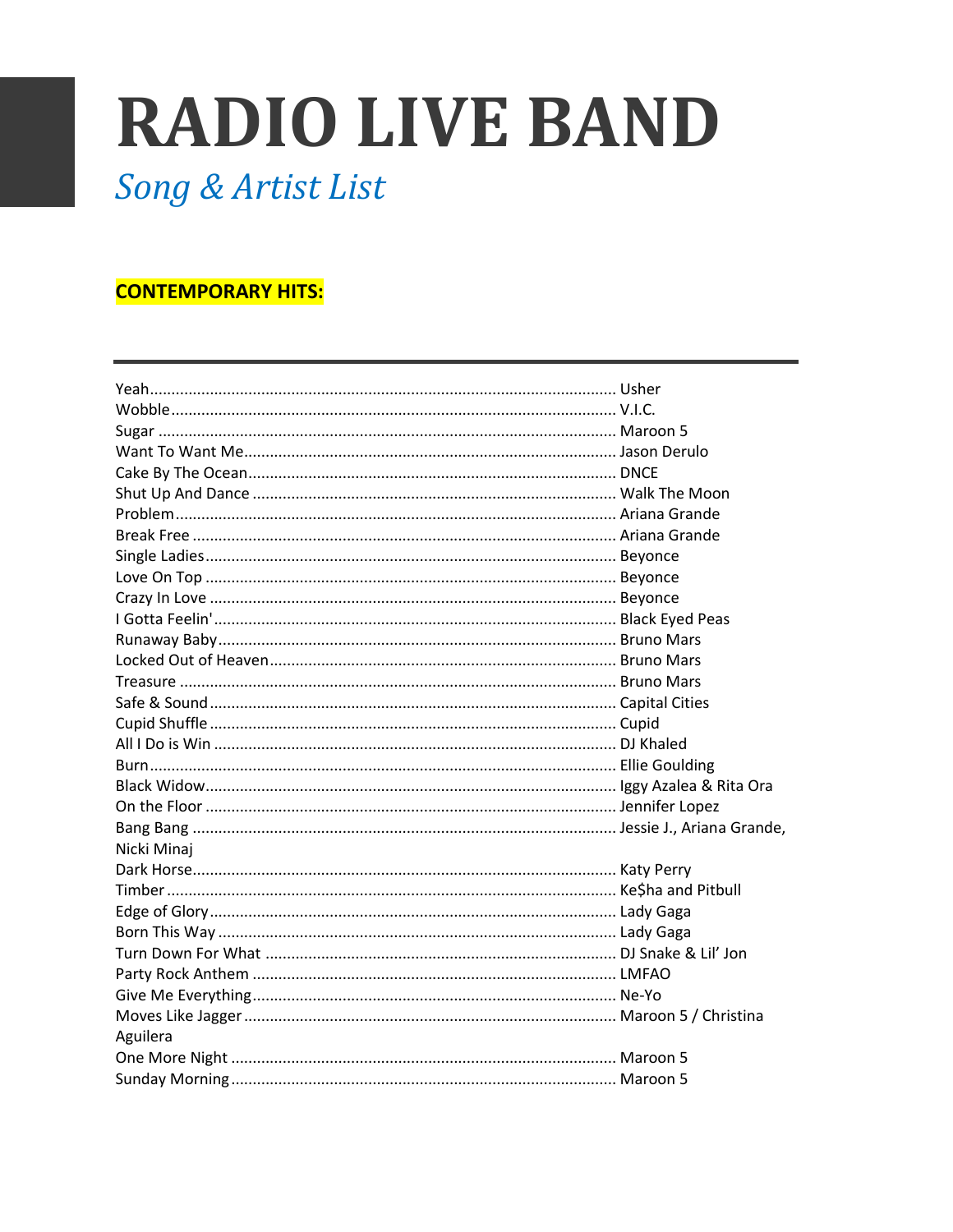## **CLASSIC SOUL, FUNK, & MOTOWN:**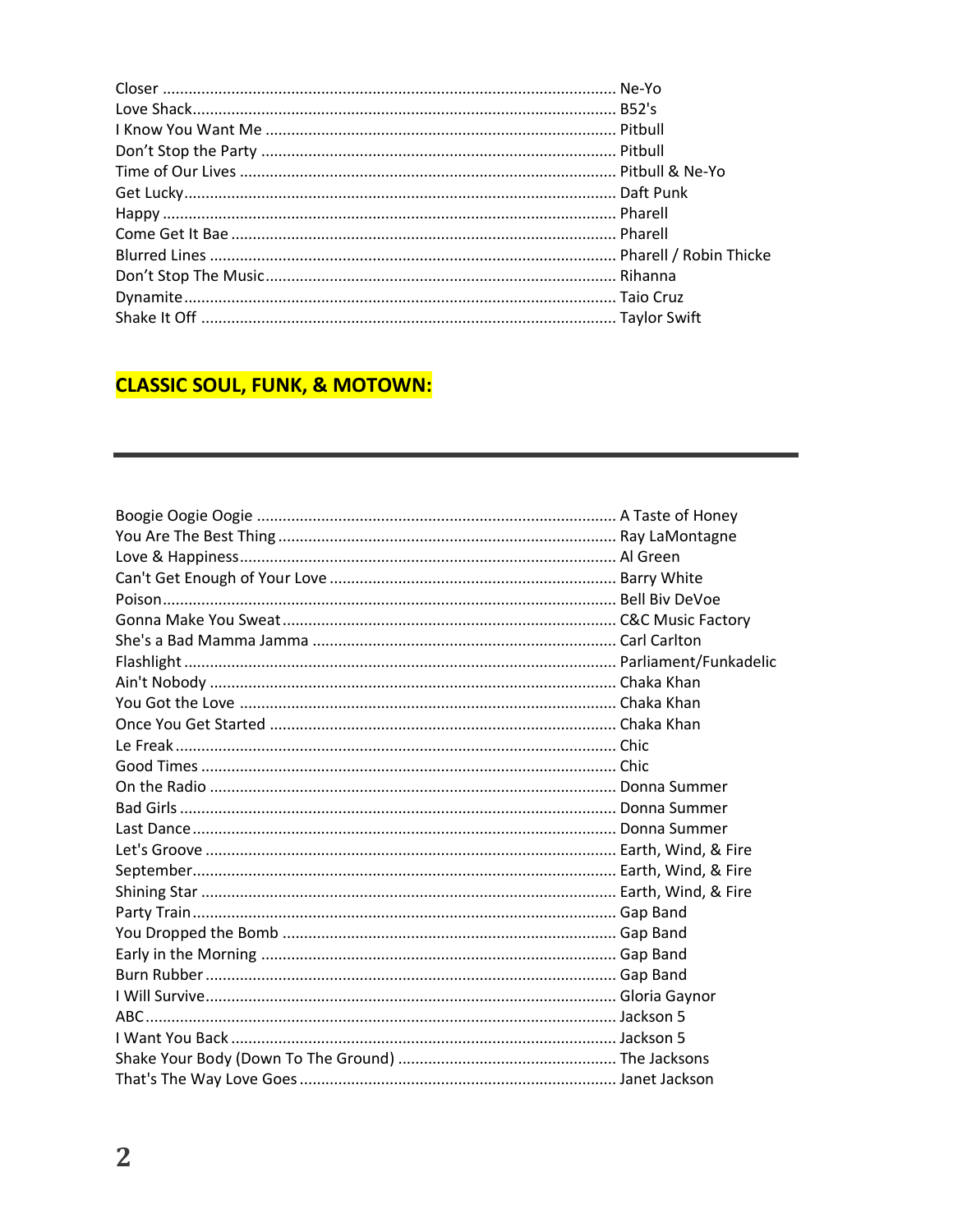| Beverly |  |  |
|---------|--|--|
|         |  |  |
| Beverly |  |  |
|         |  |  |
|         |  |  |
|         |  |  |
|         |  |  |
|         |  |  |
|         |  |  |
|         |  |  |
|         |  |  |
|         |  |  |
|         |  |  |
|         |  |  |
|         |  |  |
|         |  |  |
|         |  |  |
|         |  |  |
|         |  |  |
|         |  |  |
|         |  |  |
|         |  |  |
|         |  |  |
|         |  |  |
|         |  |  |
|         |  |  |
|         |  |  |
|         |  |  |
|         |  |  |
|         |  |  |
|         |  |  |
|         |  |  |
|         |  |  |
|         |  |  |
|         |  |  |
|         |  |  |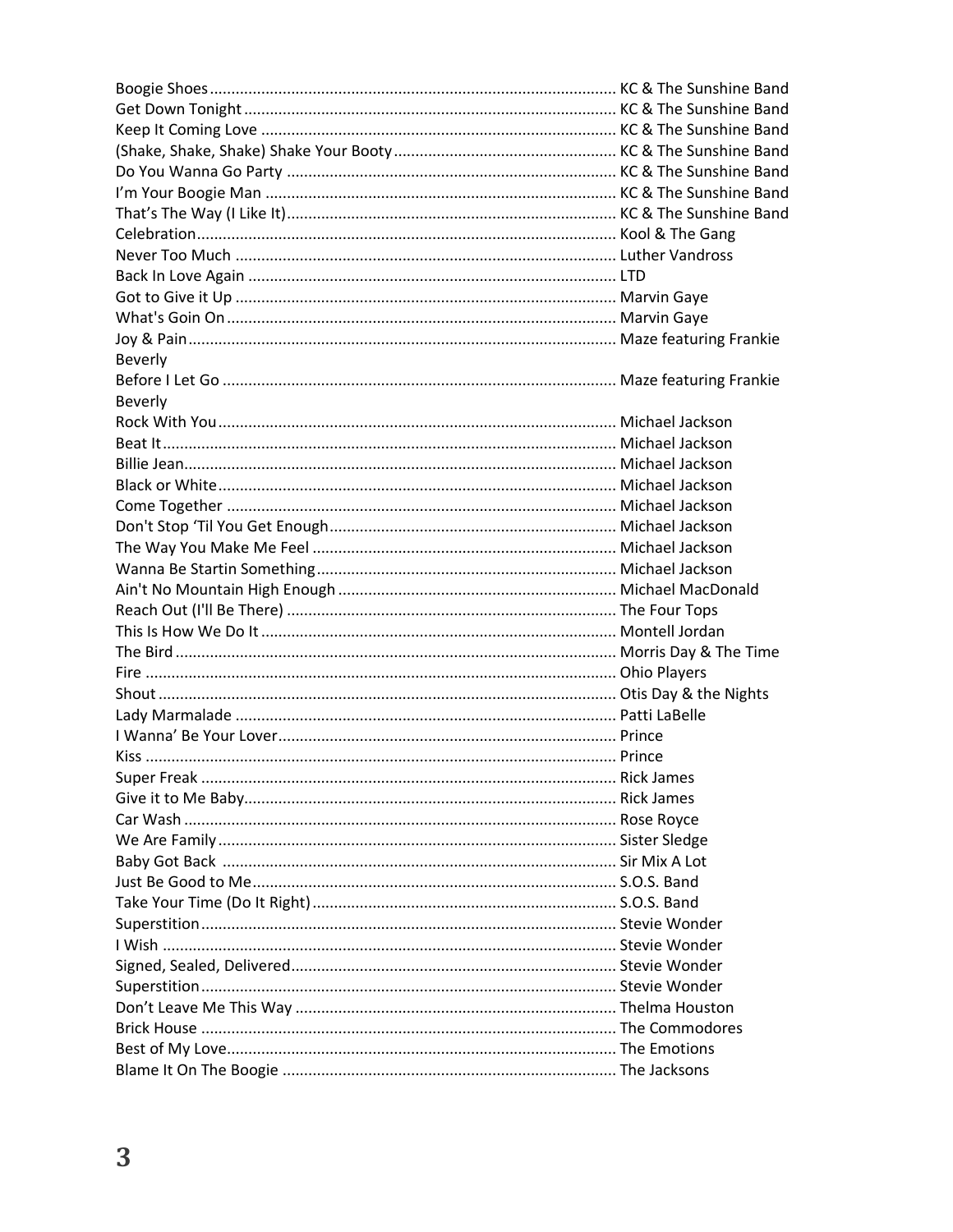#### **BALLADS:**

#### **COUNTRY:**